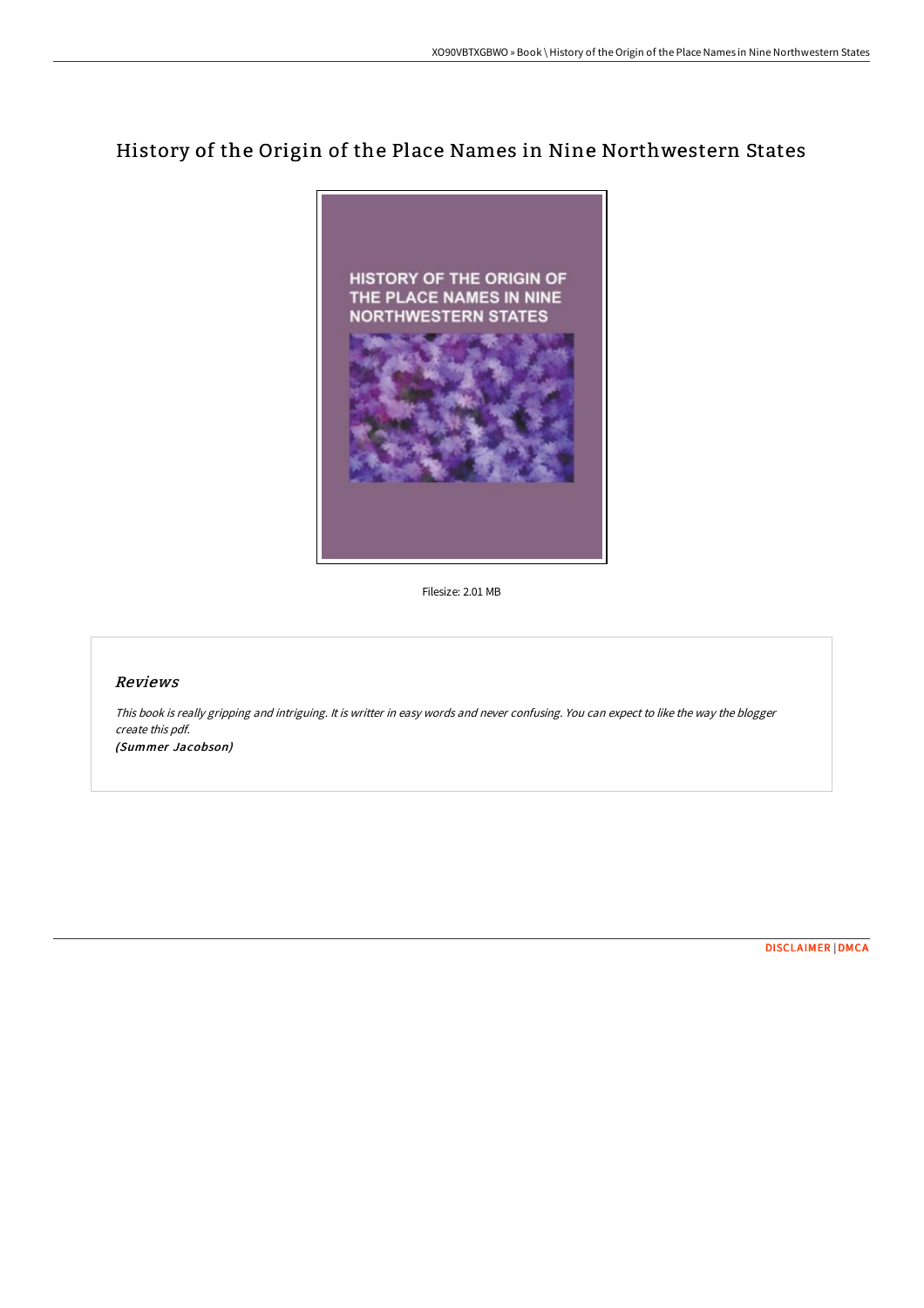## HISTORY OF THE ORIGIN OF THE PLACE NAMES IN NINE NORTHWESTERN STATES



**DOWNLOAD PDF** 

Rarebooksclub.com, United States, 2012. Paperback. Book Condition: New. 246 x 189 mm. Language: English . Brand New Book \*\*\*\*\* Print on Demand \*\*\*\*\*.This historic book may have numerous typos and missing text. Purchasers can usually download a free scanned copy of the original book (without typos) from the publisher. Not indexed. Not illustrated. 1908 edition. Excerpt: . Marinette, Marinette County, Wisconsin, was named for Marinette Jacobs, the daughter of a semi-civilized Indian chief. The name is a composite of the names Marie Antoinette. Marion, Waupaca County, Wisconsin, was named by B. F. Dorr for General Francis Marion of the Revolution. Mania, Faribault County, Minnesota. This name is a corruption of Marne, the name of a province and a river in France. Marshall, Lyon County, Minnesota, was named by Colonel James H. Howe, of Kenosha, Wisconsin, in honor of W. R. Marshall, governor of the state 1866 1870. It was platted by the Winona and St. Peter Railroad Company in 1872. Marshalltown, Marshall County, Iowa, was named bj the Iowa Town Lot and Land Company, from Marshall, Michigan, whence had come H. Anson, John Childs and others, who in 1853 laid out the town. The name was changed to its present form, as there already was a Marshall in Henry County, Iowa. Marshfield, Wood County, Wisconsin. This place was named by John J. Marsh, of Haverhill, Massachusetts, for his uncle, Samuel Marsh. The land on which the town is located, was part of the lands granted by the United States to the Fox River Improvement Company for the purpose of establishing a waterway between Green Bay and the Mississippi River. Horatio Seymour, Ezra and A. B. Cornell, Erastus Corning and William Allen Butler, all of New York State and Samuel Marsh, of Massachusetts. wer- among the original owners of the place....

B Read History of the Origin of the Place Names in Nine [Northwestern](http://techno-pub.tech/history-of-the-origin-of-the-place-names-in-nine.html) States Online  $\textcolor{red}{\Box}$ Download PDF History of the Origin of the Place Names in Nine [Northwestern](http://techno-pub.tech/history-of-the-origin-of-the-place-names-in-nine.html) States